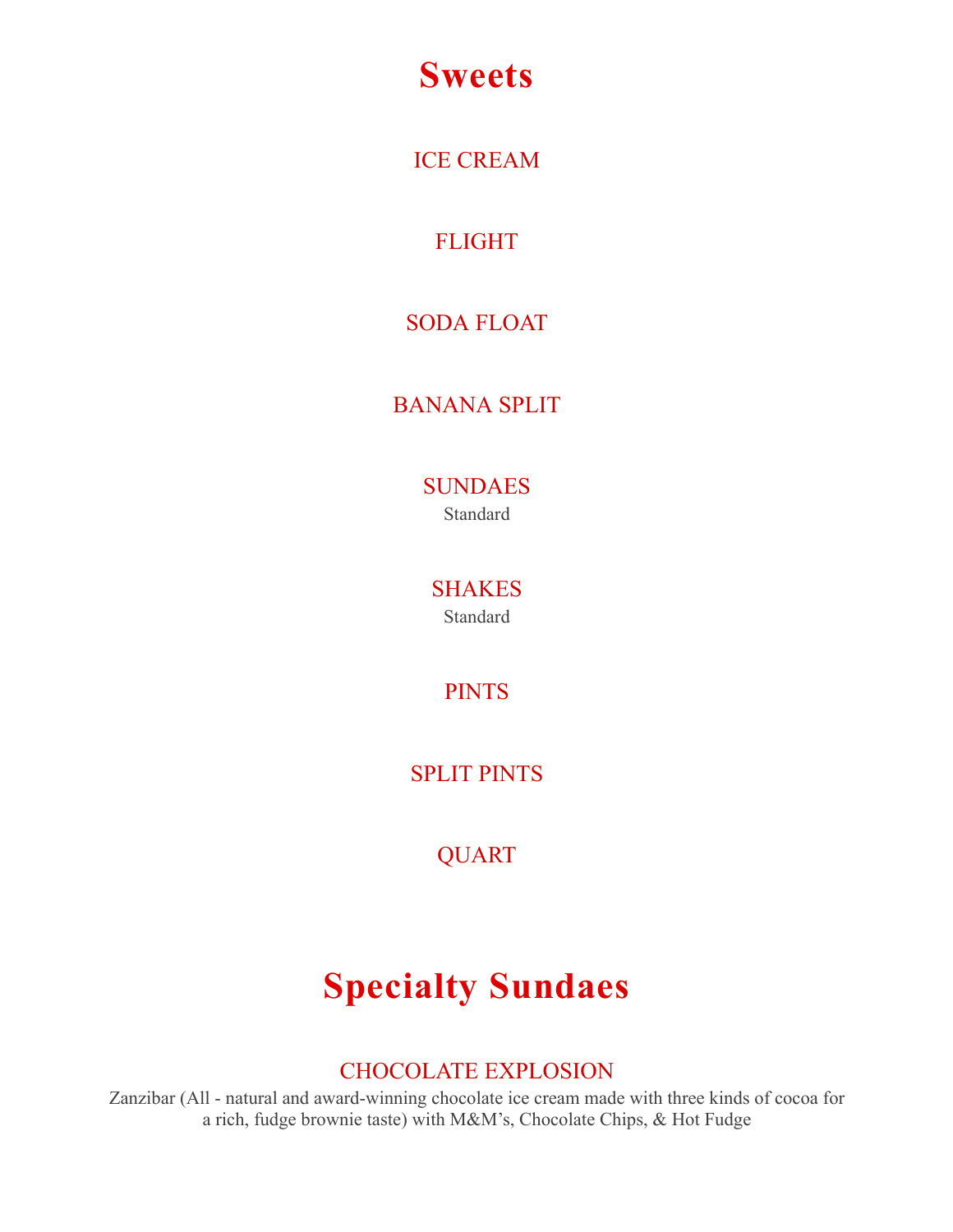#### COOKIE MONSTER

Cookie Dough (Sweet cookie-flavored ice cream with heaps of soft chocolate chip cookie dough chunks and tons of rich chocolate chips) ice cream with Hot Fudge, Oreos, and Sprinkles

#### GERMAN CHOCOLATE

Coconut ice cream (Smooth, sweet, creamy and infused with coconut goodness) with Brownie pieces, Pecans, & Caramel

#### GRASSHOPPER

Mint Avalanche (A mint lover's paradise! Fresh mint ice cream loaded with Andes Candies and Grasshopper cookies spun off with a chocolate fudge swirl) with Oreos and Hot Fudge

#### PEANUT BUTTER PARADISE

Zanzibar (All-natural and award-winning chocolate ice cream made with three kinds of cocoa for a rich, fudge brownie taste) with Peanut Butter Cups, & Peanut Butter Sauce

#### TURTLE

Vanilla (Sweet, classic and all-natural ice cream made with Wisconsin cream, cane sugar, pure vanilla extracts and vanilla bean flecks ) with Hot Fudge Caramel & Pecans